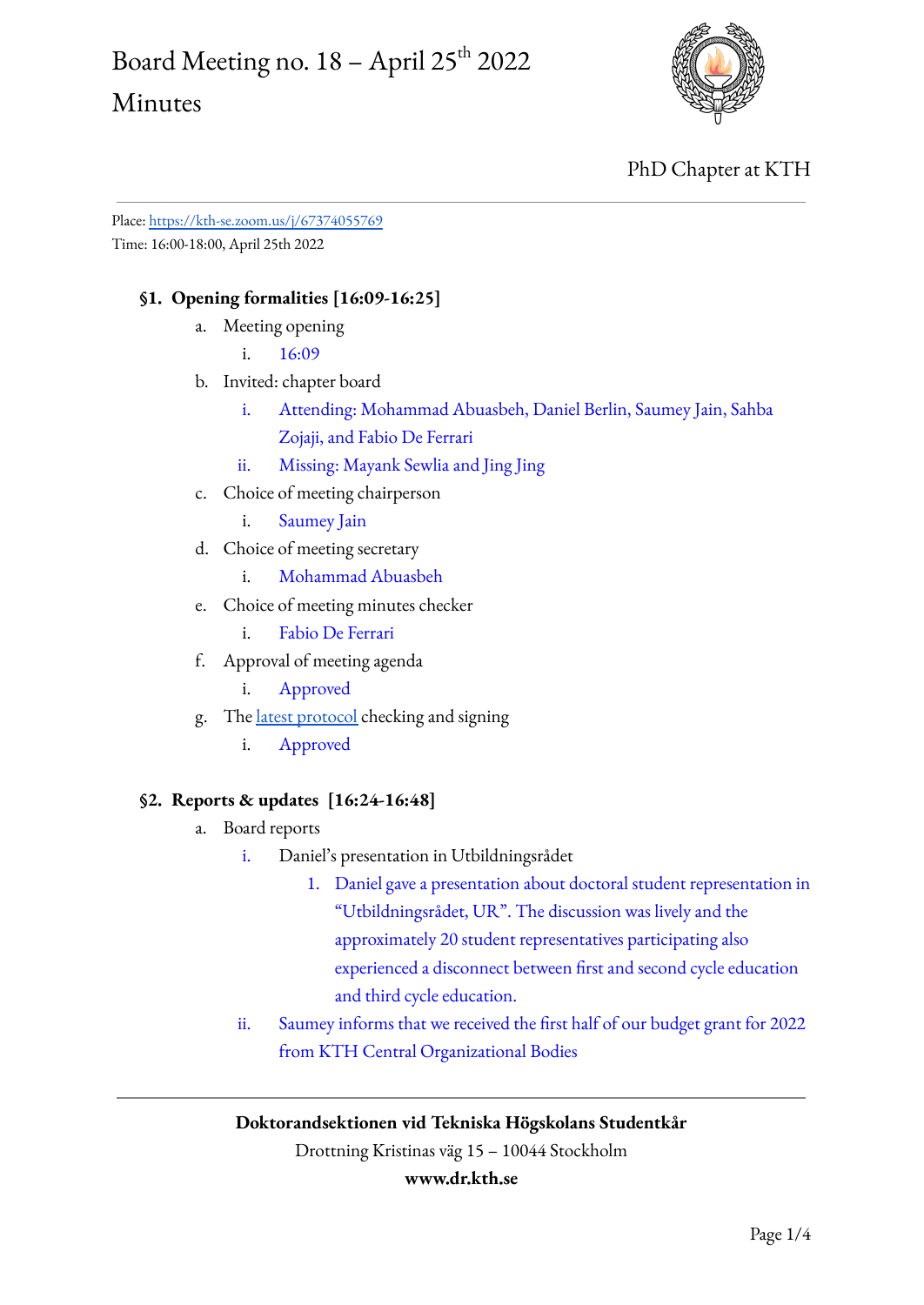# Board Meeting no.  $18$  – April 25<sup>th</sup> 2022 Minutes



PhD Chapter at KTH

| iii.  | University Board (Sv. Universitetsstyrelsen, US) (current rep. Mohammad) |
|-------|--------------------------------------------------------------------------|
|       | The discussed 2022 budget (5475 Mkr) around 33% education<br>1.          |
|       | (25% base funding 8% external) 67 research (25% base funding 42%         |
|       | external). Anders Söderholm is nominated as KTH rektor.                  |
| iv.   | Faculty Council (Sv. Fakultetsråd, FR) (current rep. Mayank)             |
|       | Mayank has not attended the faculty council meeting. Saumey will<br>1.   |
|       | contact Mayank to follow up.                                             |
| V.    | Education Council (Sv. Utbildningsnämnd, UN) (current rep. Daniel)       |
|       | Daniel attended the education council's meeting on April 20.<br>1.       |
|       | There is nothing to report from the meeting that concerns third          |
|       | cycle education.                                                         |
| vi.   | Third Cycle Education Committee (Sv. Forskarutbildningsutskottet, FU)    |
|       | (current rep. Daniel)                                                    |
|       | Daniel missed the third cycled education committee's meeting on<br>1.    |
|       | April 20. The discussed topics were the upcoming two-day                 |
|       | conference on May 2-3, UKÄ's focus on broadened recruitment,             |
|       | and the education council's trip to TU Eindhoven.                        |
| vii.  | Employment Board (Sv. Anstallningsnämden) (current rep. Saumey)          |
|       | Saumey attended the meetings. There is nothing to report from the<br>1.  |
|       | meeting.                                                                 |
| viii. | Strategic Council (Sv. Strategiskt råd, SR) (current rep. Jing)          |
|       | Jing attended the meeting on April 12. The meeting's theme was<br>1.     |
|       | Future Education. Leif Kari led the meeting and a reflective             |
|       | presentation of the TU Eindhoven and TU Delft was given. A               |
|       | discussion was followed covering points: (1.) How shall we jointly       |
|       | create engagement and motivation for the continued development           |
|       | work? (2.) How shall we jointly work with the continued future           |
|       | education? (3.) What do you need work with regarding competence          |
|       | development at the school level?                                         |
| ix.   | ISP focus group (current rep. Sahba)                                     |
|       |                                                                          |
|       |                                                                          |

## **Doktorandsektionen vid Tekniska Högskolans Studentkår**

Drottning Kristinas väg 15 – 10044 Stockholm

#### **www.dr.kth.se**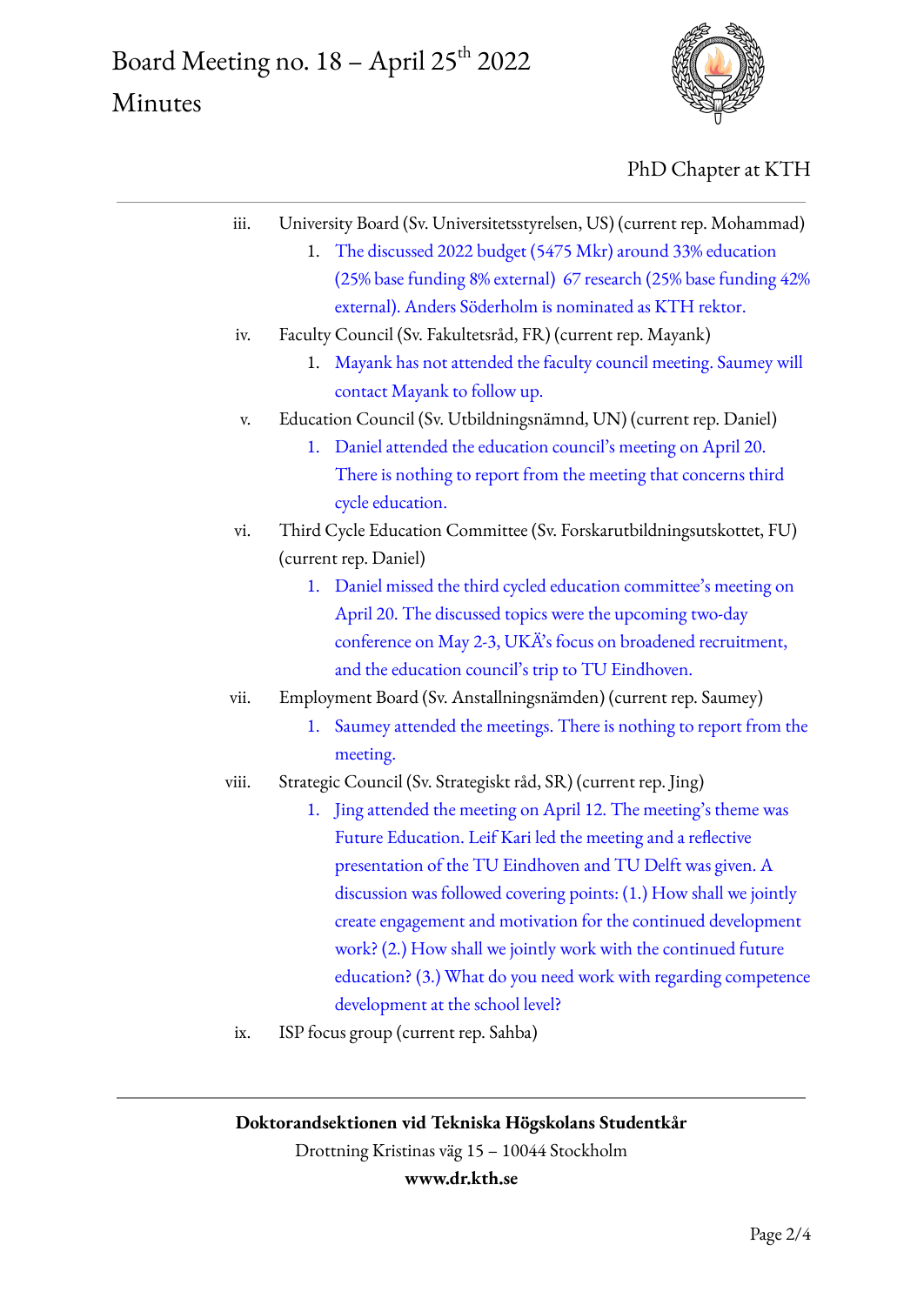

PhD Chapter at KTH

- 1. The Ladok consortium investigates having Ladok manage the study plans (instead of our ISP system). They will decide about it in June.
- 2. Administrative routines to prevent study plans from being left in the ISP system, for example after degrees have been issued and the doctoral student has left KTH.

## **§3. Decision points [16:48-17:10]**

- a. Per-capsulam decision 2022-04-19. Approval of expenditure of 2000 kr for a career development event organized by EECS PhD Council. The decision was approved with 5 yes.
	- i. Approved
- b. Per-capsulam decision 2022-04-25 Approval of expenditure of 15000 kr for a Karaoke Night and PhD Pub organized by EECS PhD Council. The decision was approved with 4 yes.
	- i. Approved
- c. Next PhD Chapter meeting
	- i. Saumey, Mohammad, and Daniel will attend and report about their roles and responsibilities. Jing, Fabio, and Sahba will not attend, but will tell the attending board members what to report. It is now known if Mayank will join the chapter meeting or not.

### **§4. Discussion points [17:10-18:22]**

- a. Migrationsverket communication and organizational responsibilities
	- i. Mohammad informs the board about the demonstration and a slack thread is created to discuss communication channels.
- b. Earmarking funds and spending conditions for School Councils
	- i. Saumey wrote guidelines for fund distribution for school councils and event compensation. He will present it to the chapter meeting.
- c. New representative for the Ethics [Council](https://intra.kth.se/en/styrning/kths-organisation/rektor/kths-fakultetsrad/etikutskottet-1.1104520)

## **Doktorandsektionen vid Tekniska Högskolans Studentkår**

Drottning Kristinas väg 15 – 10044 Stockholm

### **www.dr.kth.se**